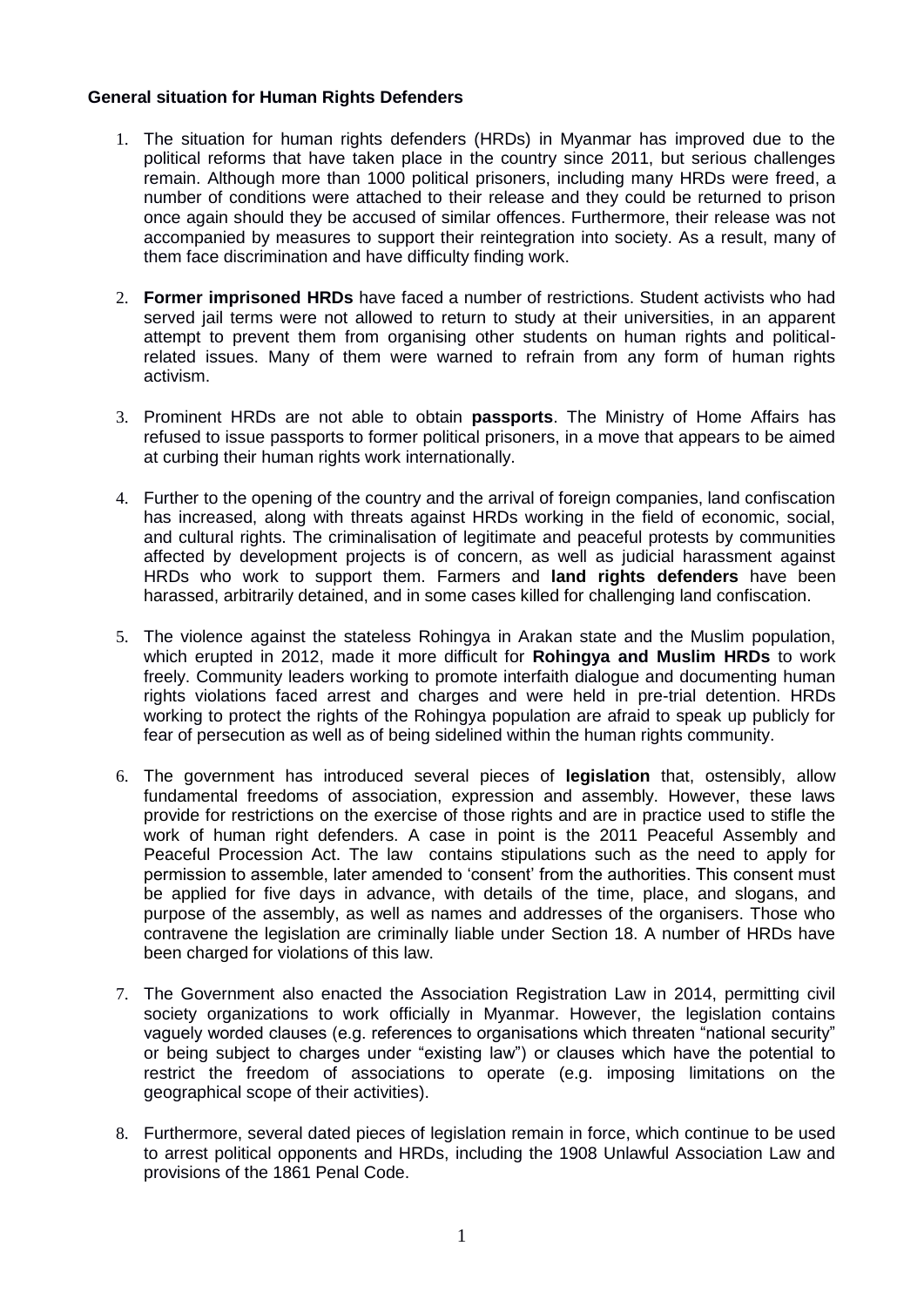- 9. A worrying trend is the intimidation of **journalists** who are covering events the authorities do not want to be in the public domain. A case in point is Aung Kyaw Naing (popularly known as Ko Par Gyi), a journalist who in 2014 was taken into custody, tortured and shot dead by the Army. His body was buried without being returned to his family (see paragraph 19). Par Gyi's death has caused widespread outcry amongst civil society in Myanmar. Another high profile case is that of five journalists of newspaper Unity Journal, who were sentenced to ten years imprisonment with hard labour in July 2014, for reporting the existence of an alleged chemical weapons factory.
- 10. Focusing on key issues surrounding democratic space, the new UN Special Rapporteur on the human rights situation in Myanmar, Yanghee Lee, in her first report presented in the Human Rights Council (HRC) on 18 March 2015 drew especial attention to the pressure on human rights defenders and journalists, which according to her have a severe "chilling effect on civil society activities."

## **Judicial harassment and criminalisation of human rights defenders**

- 11. **Judicial harassment** is the most common tool employed to punish and silence HRDs. This becomes possible due to the lack of an independent and effective judiciary. HRDs face fabricated charges and heavy jail terms. In addition, bail is often not granted. When it is granted, it is often set at an disproportionately high amount when compared with the alleged offence. Front Line Defenders documented a number of cases of judicial harassment of HRDs, a selection of which is present below.
- 12. Mr **Ko Htin Kyaw**, who leads the community-based organisation Movement for Democracy Current Force, has received at least 14 sentences totalling 13 years and 4 months since June 2014. The HRD has repeatedly been arrested for his peaceful protests, including in August and December 2013. In February 2014, the United Nations Working Group on Arbitrary Detention found that the detention of Ko Htin Kyaw in December 2013 was arbitrary.
- 13. Ms **Naw Ohn Hla** has been a human rights defender for decades and has been instrumental in calling for the suspension of the Letpadaung Copper Mine project at Salingyi township, Sagaing region, due to environmental concerns. On 29 August 2013, the HRD was found guilty of disturbing public tranquillity under Section 505(b) of the Penal Code and was sentenced to two years in prison. She was later released on presidential amnesty on 15 November 2013. She was again arrested on 30 December 2014 with other HRDs for protesting against the killing of a villager in connection with the Letpadaung mining project. She remains in detention at the time of writing.
- 14. On 25 April 2013, human rights defenders **U Aung Soe, U Maung San** and **Ko Soe Thu** were arrested, without a warrant, after protesting against the Letpadaung mining project. They spent 30 days in incommunicado detention in an unknown location before being sentenced in court proceeding held behind closed doors at Shwebo Township court. U Aung Soe was sentenced to 18 months in prison, while U Maung San and Ko Soe Thu were given prison terms of six months each under section 188 of the Penal Code for disobedience of an order by a public official. On 8 July 2013, additional sentences were handed down increasing their prison terms: U Aung Soe received an additional 11 years and six months while U Maung San and Ko Soe Thu were sentenced to two years and six months.
- 15. On 10 July 2013, Messrs **Wai Phyo**, **Zar Ni** and **Wai Phyo Aung**, all members of Generation Wave, were arrested for their participation in the *Free Political Prisoners* poster campaign, a nation-wide campaign organised by Generation Wave in July 2011 to call for the release of all political prisoners. They were sentenced seven months later to three months of imprisonment and a 30,000 Kyats fine.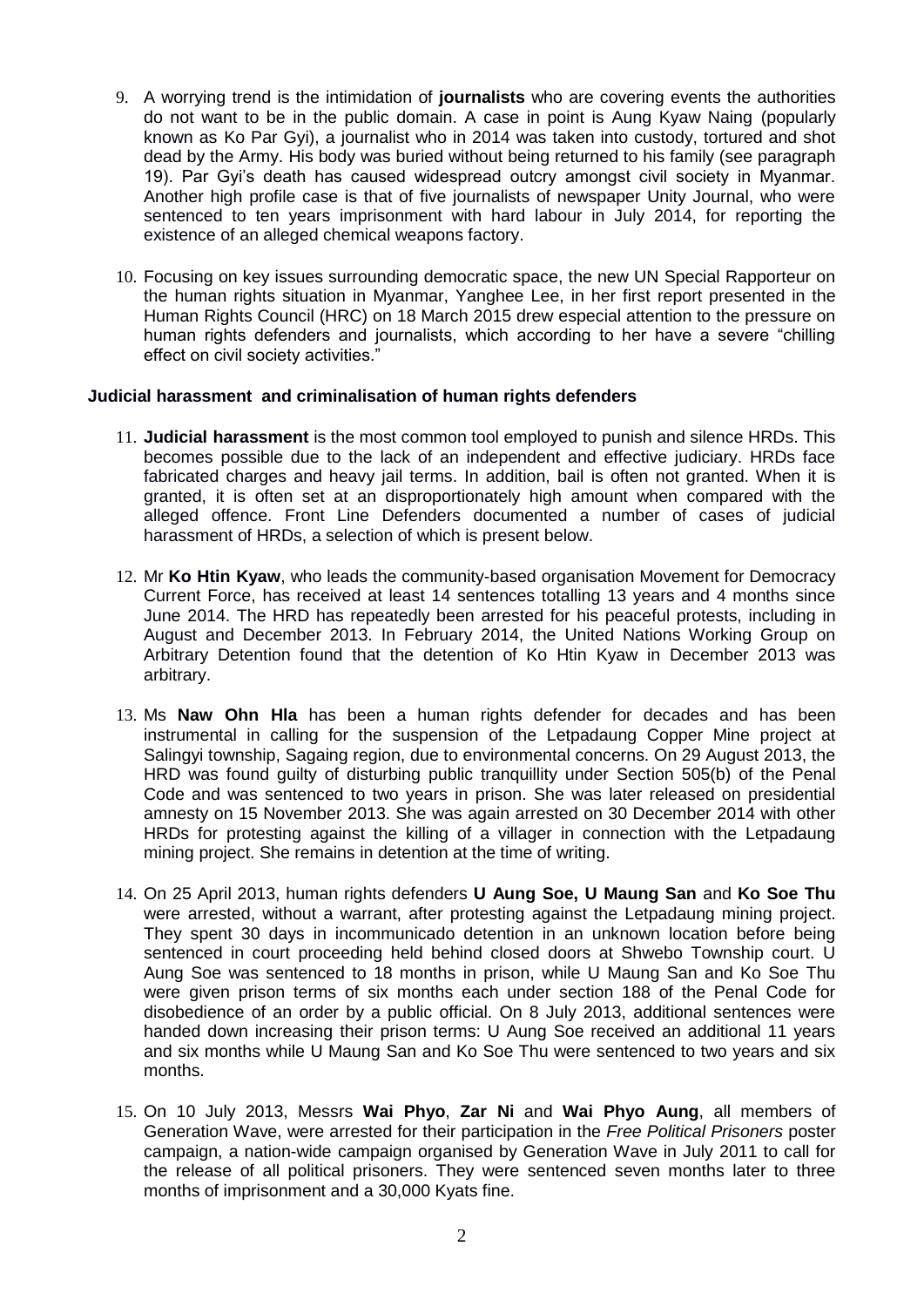16. On 15 July 2013, 75-year-old Rohingya human rights defender and community leader Mr **Kyaw Hla Aung** was arrested in Sittwe Township, Arakan State, in connection with protests on 26 April 2013 at the Thetkalpyin camp for internally displaced persons (IDPs). A number of Rohingya people who were held in the camp were resisting attempts by officials to register them as 'Bengali'. Protests turned into violent clashes between Rohingya IDPs and immigration officials, which forced authorities to suspend the registration process. Kyaw Hla Aung did not participate in the protests and, moreover, he made efforts to contact camp leaders, advising them to keep the protests non-violent. He was later charged of "rioting" and sentenced to one year and six months imprisonment. He was released on a presidential amnesty on 7 October 2014.

## **Fabricated charges against HRDs**

- 17. In addition to judicial harassment is relation to real events, such as protests, the use of completely fabricated charges against HRDs has also been reported.
- 18. Ms **Phyu Hnin Htwe** is a human rights defender and member of the All Burma Federation of Student Unions (ABFSU), working to build awareness among villagers protesting the Letpadung mining project. On 13 September 2014, she was arrested based on a complaint lodged by the mining company operating in Letpadaung alleging that she was involved in the abduction of their employees. Phyu Hnin Htwe was released on 15 October 2015, spending over a year in detention, after the company withdrew the complaint against her during a hearing at the Yinmabin District Court, Sagaing Division.

## **Killing of human rights defenders**

- 19. On 30 September 2014, freelance journalist and HRD Mr **Ko Par Gyi** was detained by the military in the Kyaikmayaw Township of Mon State, upon his return from an insurgentcontrolled area. The journalist was covering armed clashes in a region between Karen ethnic insurgents and the Myanmar army. On 24 October 2014, military officials issued a statement acknowledging the arrest and his death in custody, claiming that he was killed by the military when he "tried to seize a gun from a guard and run away". On 5 November 2014, during the exhumation of the body of the HRD, witnesses observed clear signs of torture on his body.
- 20. On 4 June 2014, at around midnight, land right activist Mr **San Tun** was taken from his home by two unidentified men. The next day his body was found outside his village in Shan State with bullet holes in his back and his head. San Tun was supporting local villagers attempting to get back land confiscated by the military.

#### **Using non-state actors against human rights defenders**

- 21. A common tactic used by the military junta during the military regime was to use individuals not linked to state institutions to commit assaults or arson attacks. During the Saffron Revolution of 2007, there were concerns that regime-backed thugs were out on the streets, whipping up fear and confusion. The same pattern of using thugs or plain-clothes vigilantes appears to be arising ahead of the 2015 election.
- 22. On 10 March 2015, during a violent **crackdown on student protesters** in Yangon, individuals who appeared not to be police officers, were filmed first attempting to agitate student activists, then aiding police in breaking up the demonstration. They wore red armbands emblazoned with the word "duty" in Burmese. During the crackdown, leaders of the All Burma Federation of Student Union (ABFSU) were arrested. The demonstrations had been called to protest the National Education Bill, seen as restrictive of academic freedom.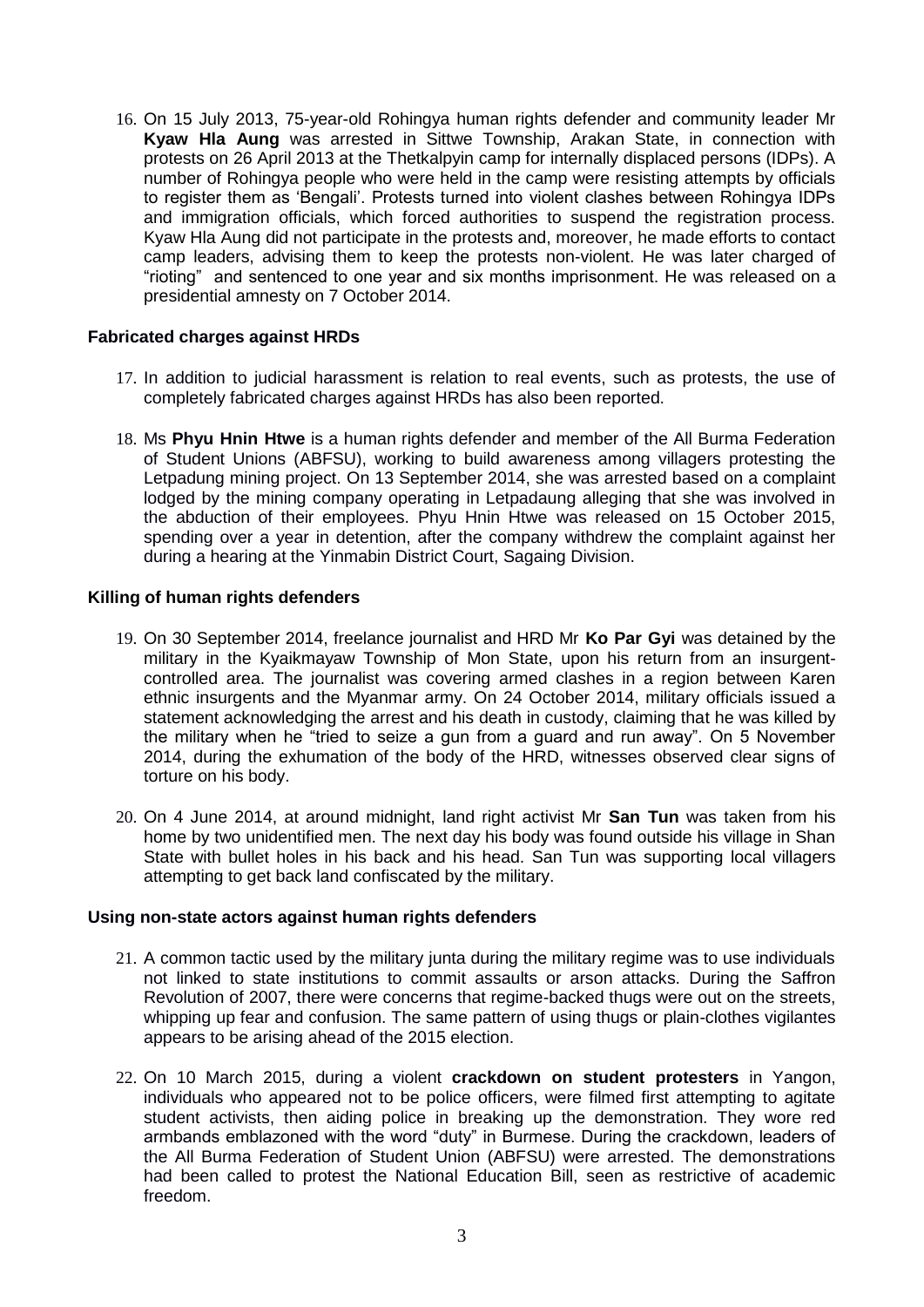## **Development since the previous UPR Cycle**

- 23. During its last UPR in 2011, Myanmar accepted only 74 of the 190 recommendations made. Norway and Austria made two specific recommendations on HRDs, calling respectively for the release of all HRDs, democracy activists and other political prisoners, and for the end of the persecution of HRDs; both recommendations however were noted – not accepted – by Myanmar. As noted above and as this report shows, while the situation for HRDs has improved from the time of the military dictatorship, very serious challenges remain.
- 24. Despite its pledge to ratify core international human rights treaties, Myanmar is yet to accede to several of the core treaties including ICCPR and ICESCR. Myanmar also promised to review and amend its laws to guarantee the fundamental rights to freedom of expression, association, and peaceful assembly. However, several repressive laws remain unchanged and newly introduced ones have been used to limit those rights.
- 25. Myanmar expressed its commitment in the last UPR to ensure the independence and impartiality of the judiciary. However, courts across the country have continued to hold trials that are not in accordance with accepted international norms of due process. This is particularly evident in criminal prosecutions of human rights defenders.

## **Recommendations**

- 26. Front Line Defenders calls upon the member states of the UN Human Rights Council to urge the Myanmar government to prioritise the protection of human rights defenders and in doing so to:
- a) Cease judicial harassment of human rights defenders, particularly those working on democracy related and land rights issues, and ensure that all human rights defenders in Myanmar are able to carry out their legitimate human rights activities free from arbitrary arrest and judicial harassment;
- b) Immediately release all human rights defenders held in pre-trial detention and drop the charges against them;
- c) Review and quash the conviction of, and release, all human rights defenders who have been sentenced on grounds of their human rights work and who remain in detention;
- d) Carry out an immediate, effective and independent investigation into all reported cases of killing of human rights defenders;
- e) Review all laws and regulations that are not in compliance with international human rights standards, including 1908 Unlawful Association Law, the Myanmar Penal Code of 1861, 2011 Peaceful Assembly and Peaceful Procession Act and Association Registration Law of 2014 and bring them into full compliance with international standards;
- f) Ensure full respect for the right to freedom of association and review current practices regarding this right; in particular, ensure that human rights defenders are able to register associations should they wish to do so;
- g) Accept the recommendations on human rights defenders that will be made in the course of the UPR, and consider how best to implement them in a transparent and participatory